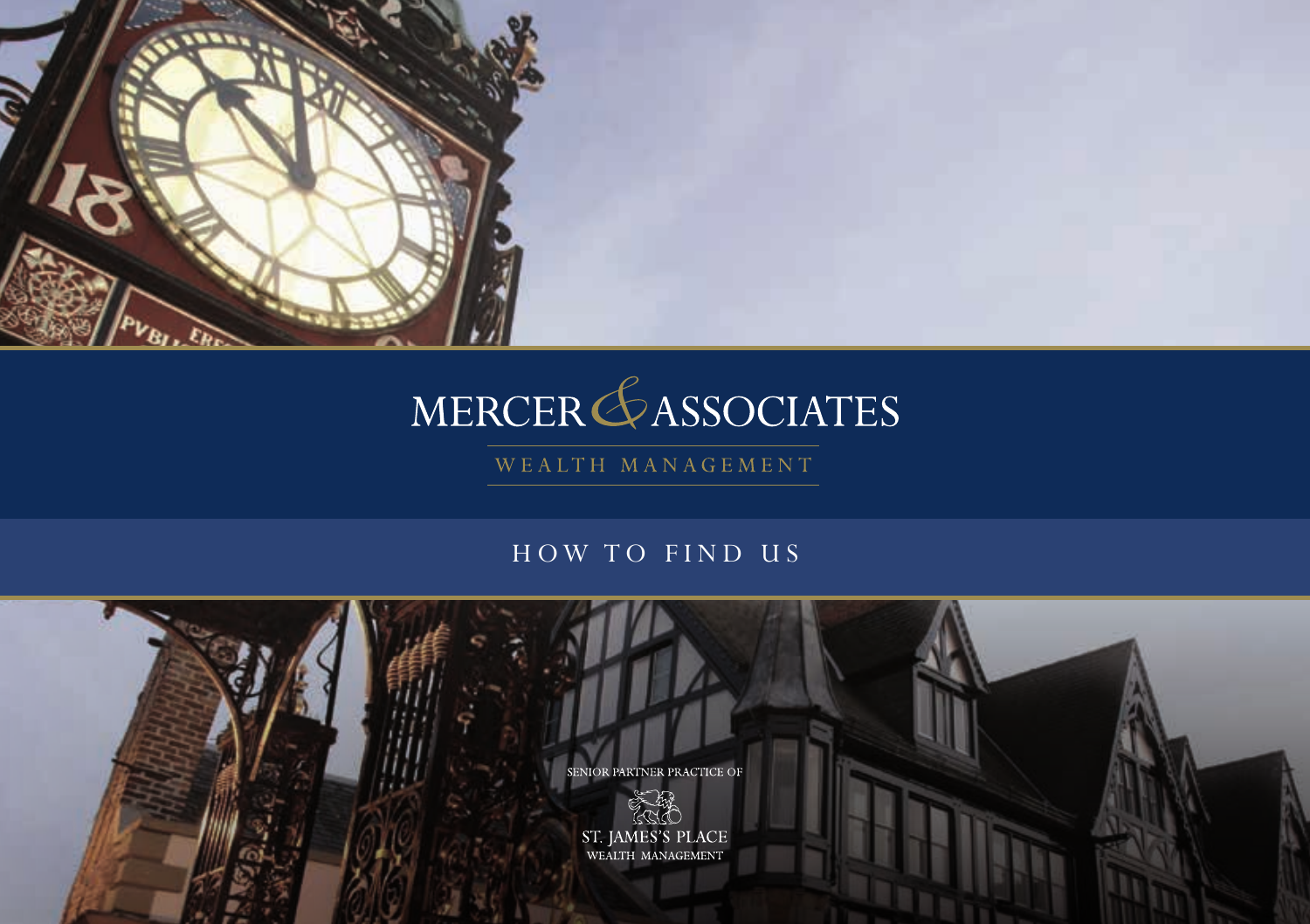

## PARKING INFORMATION

Heritage Place, 1-2 Grosvenor Court, Foregate Street, Chester, CH1 1HG

#### **The nearest pay & display car parks to this address (in order of distance) are as follow:**

- Chester Browns Yard, Bold Place/York Street  *75 spaces (NCP)*
- Frodsham Square (Tesco Car Park)  *550 Spaces*
- Frodsham Street *93 Spaces*
- Newgate Street (Grosvenor Car Park) *516 Spaces (NCP)*
- Pepper Street *287 Spaces (NCP)*
- One hour parking is available on City Road between 8.00 a.m. to 6.00 p.m.

#### **Park & Ride & Rail Bus Service are as follows:**

- A Park & Ride is in operation from Boughton Heath off the A41 (Sainsbury's roundabout) *This bus stops directly outside Grosvenor Court, Chester*
- A Park & Ride is in operation from Wrexham Road, Junction 38 off the A55 (Chester/Wrexham roundabout) *This bus stops in Pepper Street, Chester*
- There is also a free bus service in operation from Chester Railway station. *This bus stops directly outside Grosvenor Court, Chester*